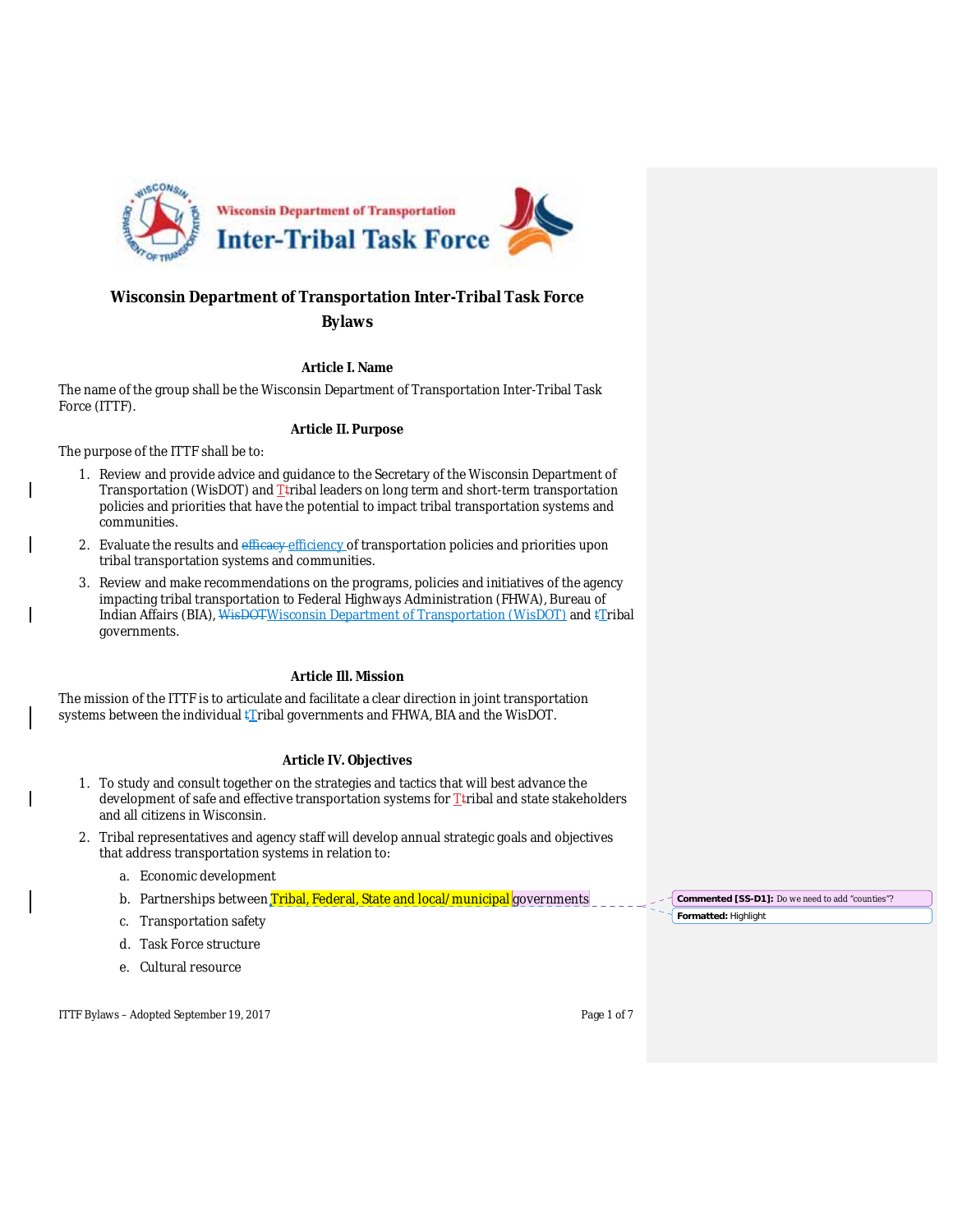

#### **Article V. Scope of Authority**

The ITTF was developed through the Tribal Partnership Agreement. The intent of the ITTF is to implement Executive Order 3918 "Relating to an affirmation of the Government-to-Government relationship between the State of Wisconsin and the Tribal Governments located within the State of Wisconsin."

The purpose of the ITTF is to continue to create and define the processes by which WisDOT, andBIA, and FHWA will work in collaboration with Wisconsin's eleven sovereign and federally recognized Indian Nations. The ITTF is designed to support the Government-to-Government relationship and support the transportation related needs of all State and Federal agencies and the eleven Tribes.

As a body acting to implement the intent of Executive Order  $\frac{39}{18}$  the ITTF has the authority and responsibility through motions to:

- 1. **Establish and implement procedures and standards** that result in safe and efficient transportation systems serving both  $I$ tribal and state stakeholders.
- 2. Develop budget and policy recommendations to the Secretary, FHWA, BIA and  $\mathbf{f}_i$ ribal leaders.
- 3. Mediate and resolve conflict that cannot be resolved at lower levels.

# **Article VI. Membership**

1. Voting Membership of the ITTF shall consist of the following:

- a. Tribal elected officials
- b. Tribal representatives delegated by their elected leaders. Designated letters must be submitted bi-annually beginning in 2018.
- c. WisDOT agency representatives:
	- i. Statewide Tribal LiaisonAffairs Managers
	- ii. Regional Tribal Liaisons
	- iii. Other staff as needed

## iv.iii. Other individuals working on ITTF related projects

- 2. Advisory membership:
	- a. Tribal representatives delegated by their elected leaders may include other Ttribal staff to provide advice and guidance to the ITTF.
	- b. FHWA, BIA and WisDOT may enlist other staff to provide advisory support to the ITTF. Other federal and state agencies as determined by the ITTF

b.c.

c.d.American Indian Chamber of Commerce of Wisconsin (AICCW)

ITTF Bylaws – Adopted September 19, 2017 Page 2 of 7

**Formatted:** Highlight **Commented [SS-D2]:** I agree that the highlighted parts need to be reviewed and adjusted. I don't think ITTF has the authority to establish and implement procedures and standards. I'd say we have the "ability" and responsibility to establish and "propose procedures and standards?

**Formatted:** Highlight

**Commented [SS-D3]:** And you're correct, I don't believe the committee has the authority to mediate conflict. The Partnership Agreement doesn't include anything about ITTF in the conflict resolution section

**Formatted:** Highlight **Formatted:** Highlight

**Formatted:** Highlight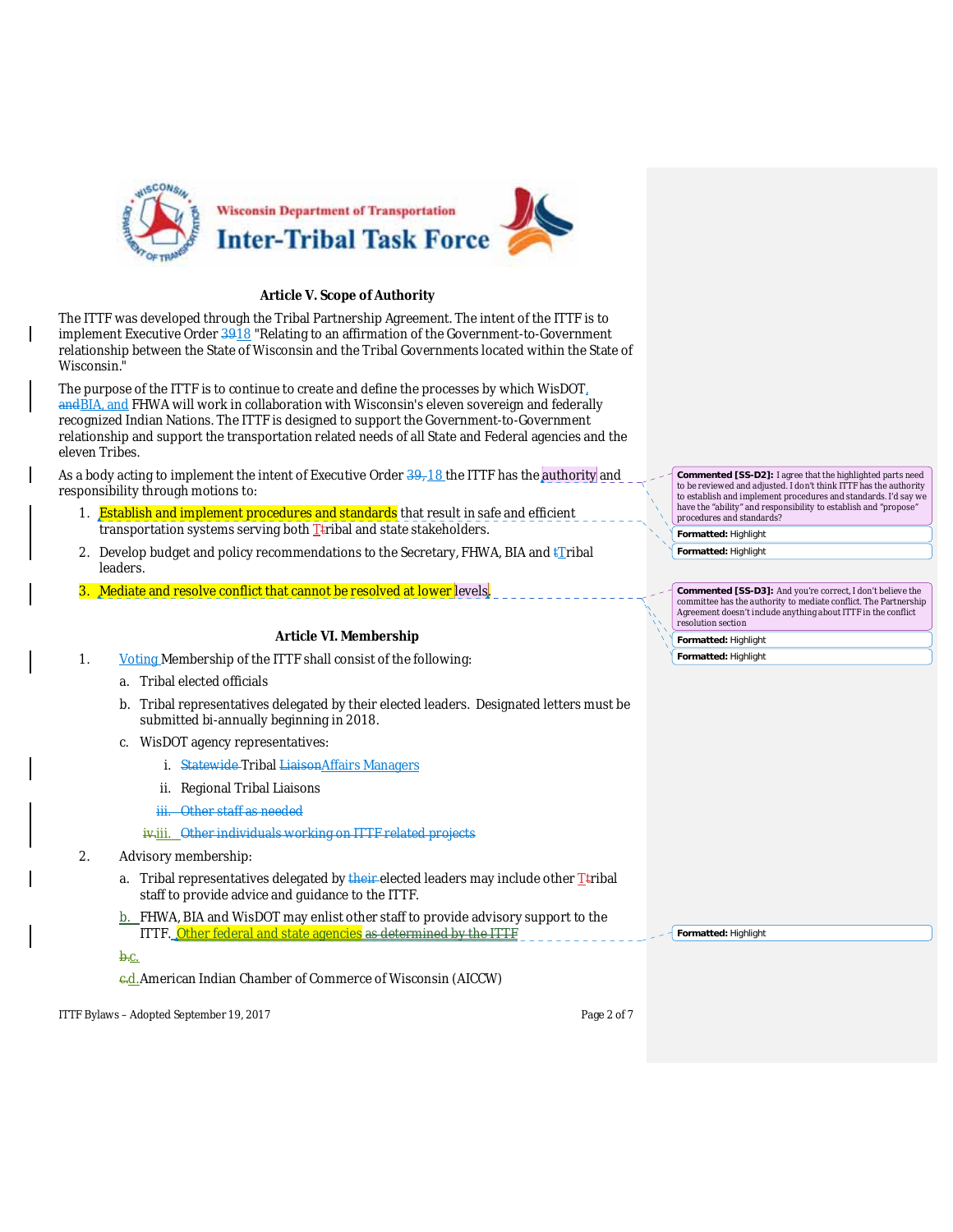

#### **FHWA agency representatives**

**BIA agency representatives** 

f.a. Other federal and state agencies as determined by the ITTF

3. Meeting attendance: If a member is absent for three consecutive meetings the ITTF Chairperson shall contact the respective  $T$ tribal government in writing to notify the The of the absence and request a reappointment.

ITTF membership will be expected to RSVP to meeting announcements to facilitate meeting management by:

- a. Announcing their intention to attend the meeting
- b. Requesting an excused absence
- c. Appointing a proxy
- d. Announcing any advisory membership attendance
- 4. Compensation:

If ITTF funds are appropriated, WisDOT provides funds for one designated representative (or an alternate) per Ttribe to attend ITTF meetings or sponsored events. Tribal representatives requesting travel subsidy must submit a formal letter or Ttribal resolution indicating that the *T*tribe has designated an individual to attend. A travel reimbursement form to the ITTF Coordinator. This document must be updated reviewed bi-annually to ensure that it conforms with WisDOT travel reimbursement allowances. Travel funds will also be made available to individuals working on behalf of the ITTF. Prior written approval by the WisDOT Statewide Tribal liaison is required.

Travel subsidies can be paid directly to the Tribe or the individual. A letter will be sent annually to the  $I$ tribal government listing payments made to that Tribe or individual for attendance to the Task Force at the Inter-Tribal Task Force meetings or sponsored events. These summaries will indicate payments made from November through October July through June.

#### **Article VII. Officers**

The Chairperson and Vice-Chairperson shall be voted on by the ITTF at its first meeting of the The chairperson and vice-chairperson shall be very discussed by the contract of a vacancy in the Chairperson's position, the Vice Chairperson shall succeed as the Chairperson for the balance of the Chairperson's position as provided below. In the event of a vacancy in the Vice-Chairperson's position, the ITTF shall appoint a successor from its membership with non-binding recommendations from the ITTF to fill the Vice-Chairperson's position for the remainder of the Vice-Chairperson's term.

The Chairperson shall preside over the ITTF meetings, represent the ITTF, have signatory authority, act as the spokesman for the ITTF and appoint the Chairpersons for each ITTF subcommittee.

ITTF Bylaws – Adopted September 19, 2017 Page 3 of 7

**Commented [SS-D4]:** Agreed

**Commented [SS-D6]:** Agreed

| <b>commented [SS-D5]:</b> Agreed |  |
|----------------------------------|--|
| Formatted: Superscript           |  |
|                                  |  |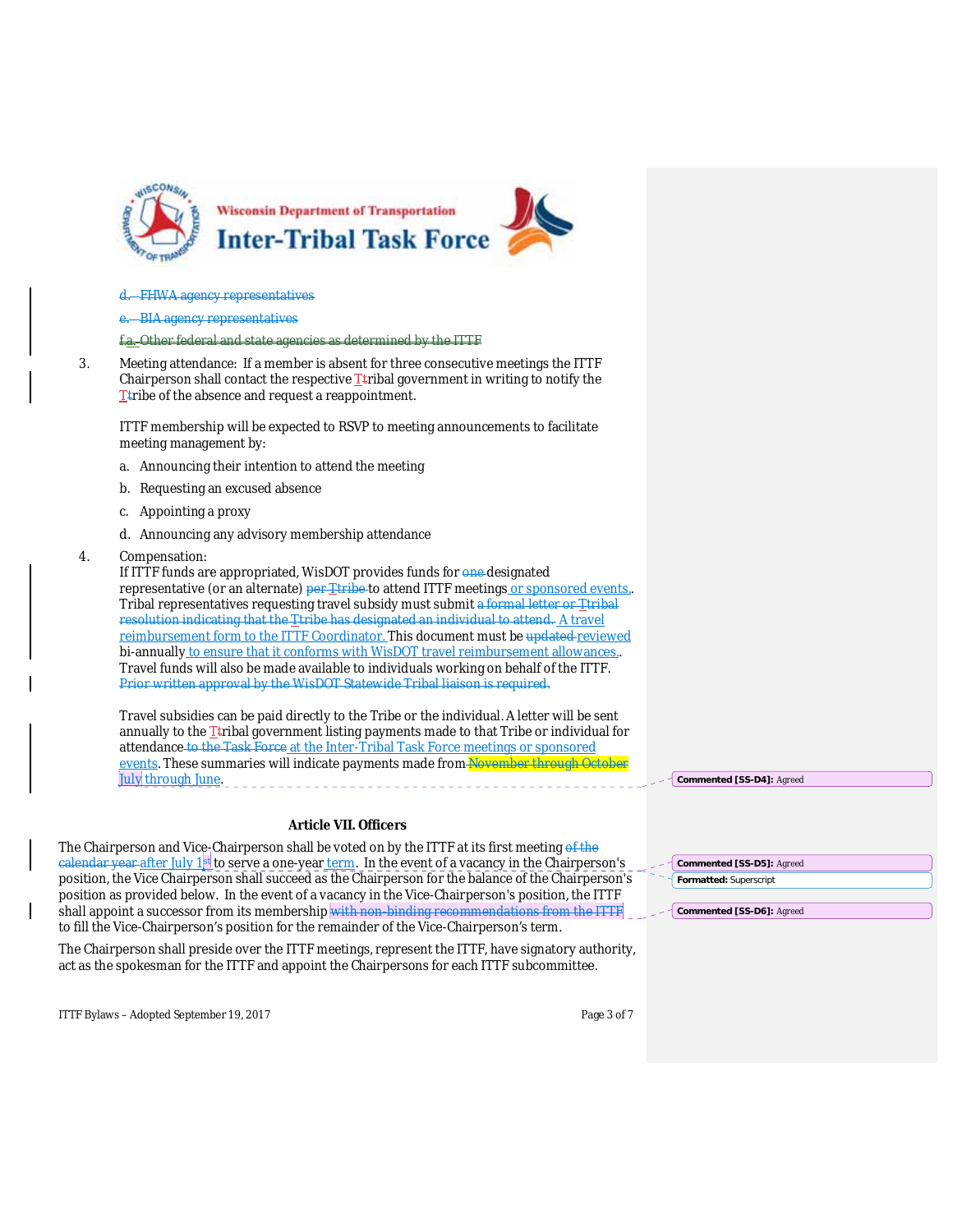

Additionally, the Chairperson shall provide regular reporting to the  $I$  tribes, agencies and Great Lakes Inter-Tribal Council (GLITC) at their quarterly meeting.

The Vice-Chairperson shall perform the duties of the Chairperson when the Chairperson is absent. Terms: The Chairperson and Vice-Chairperson shall serve for a term of one year.

ITTF Bylaws – Adopted September 19, 2017 Page 4 of 7

 $\mathsf{l}$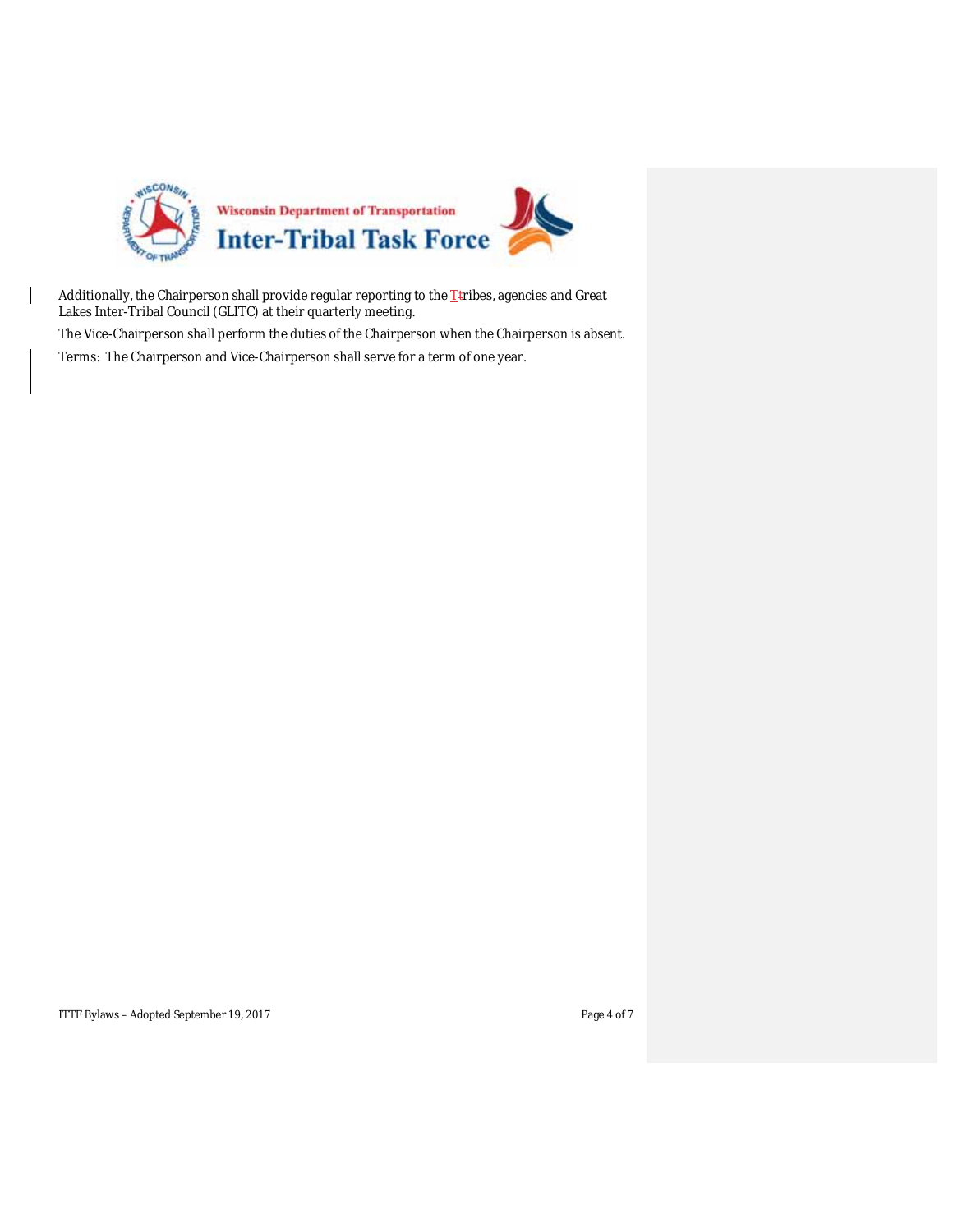

### **Article VIII. Staff Positions**

Recording Secretary: This position will be appointed by the ITTF coordinating  $\Gamma$ tribe/college {IGA facilitator). The ITTF coordinating *T*tribe/college shall maintain a record (minutes) of all proceedings of the ITTF as required and shall perform other duties as provided in the by-laws.

ITTF Coordinator: This position is staffed by the ITTF coordinating  $I$ tribe/college as an employee and shall coordinate all ITTF meetings and subcommittee meetings, develop and distribute all meeting materials including but not limited to agendas, minutes and meeting announcements. The ITTF Coordinator will facilitate all meetings and provide a bi-monthly report to the ITTF.

#### **Article IX. Meetings**

- a. Annual planning meeting
	- a. The ITTF will develop an annual meeting schedule.
	- b. The ITTF will develop goals and objectives for each of the sub-committees.
- b. Regular meetings
	- a. All regular meetings of the ITTF will be held according to the schedule developed during the annual planning meeting.
- c. Parliamentary Authority
	- a. All ITTF meetings will be conducted in a professional and businesslike manner with ample opportunity for all members to share concerns and provide feedback.
	- b. Formal action items will require an application of Robert's Rules of Order
	- c. Any disruptive conduct at a meeting shall require the application of Robert's Rules of Order
- d. Quorum; Vote; Committee of the Whole
	- a. The presence of 10 members shall constitute a quorum for the transaction of business.
	- b. All acts of the council shall require the presence of a quorum and affirmative vote of a majority of the total membership present.
		- i. Voting privileges will be limited to  $T$ tribal representatives or  $T$ tribal elected officials and, WisDOT Tribal Affairs staff and WisDOT Ttribal liaisons.
		- ii. Delegates are permitted to vote.
		- ii. Proxies are permitted when submitted in writing to the ITTF Coordinator.
		- iv.iii. Voting is acceptable via telephone, video or other means of technology.
		- v.iv. Poll voting.
			- 1. Shall be permitted in cases where time is a critical consideration for ITTF action.

ITTF Bylaws – Adopted September 19, 2017 Page 5 of 7

**Formatted:** Left

**Commented [SS-D7]:** It could be a Tribe or Tribal College, do you think using the more general term or IGA facilitator would work in both these instances?

**Formatted:** Highlight **Commented [SS-D8]:** I agree, I don't think that is needed. What if a tribe has 2 representatives attending a meeting? Do they both get a vote? Are they each counted toward the quorum?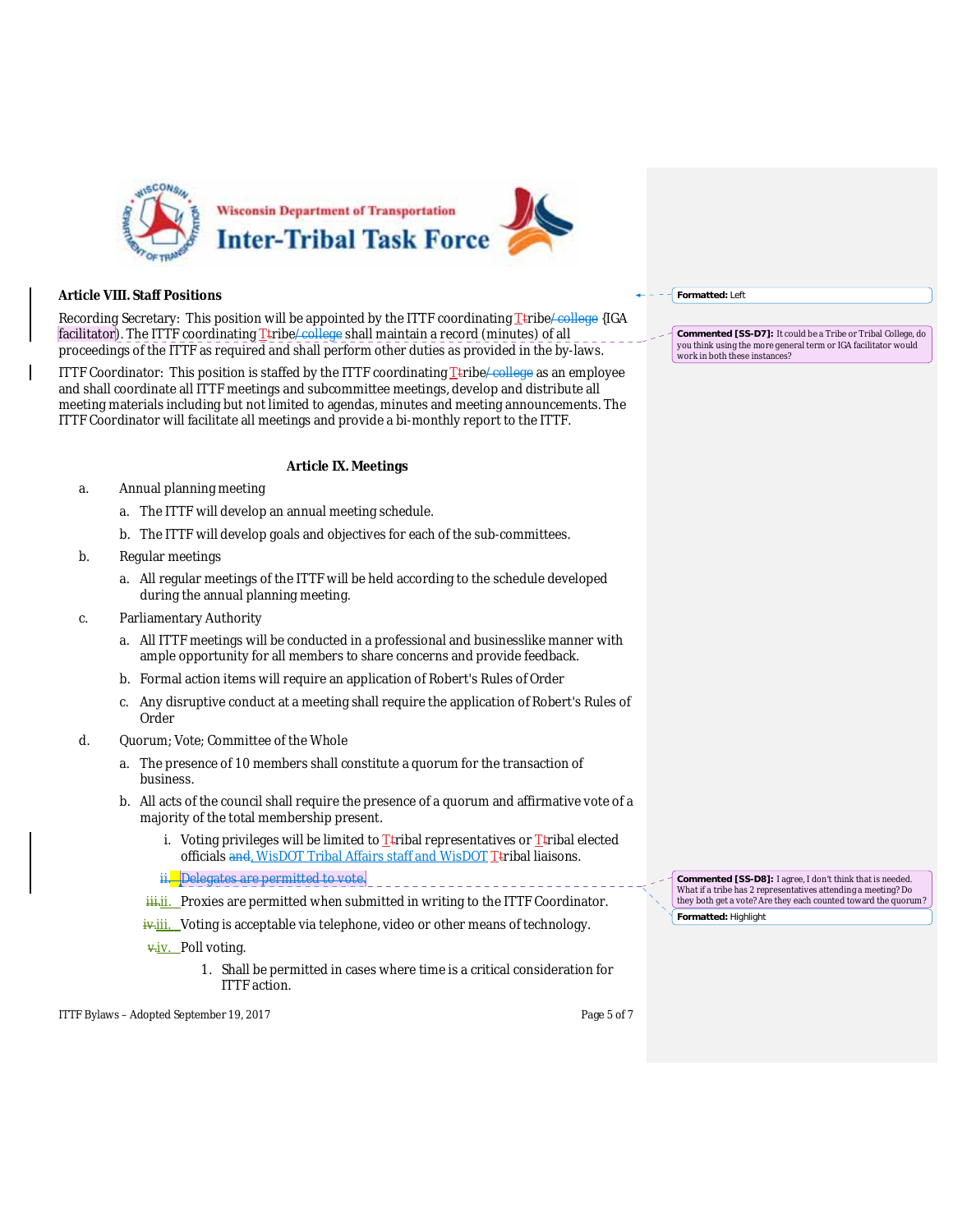

- 2. The Chairman shall determine the necessity of a poll vote and ensure that each ITTF member is advised of the request for a poll vote and that there is documentation regarding such request.
- 3. Due to the nature of poll voting, a poll vote will require a two thirds (2/3) majority in order to pass. The Chairman shall cast a vote in all poll vote matters.
- 4. A poll vote shall be ratified at the next regularly scheduled meeting of the ITTF following such a vote.
- c. At any regularly called meeting not held because of a lack of a quorum, the members present may constitute themselves a "committee of the whole" for the purpose of discussing matters on the agenda of interest to the council members present. If a quorum is eventually met at a meeting the Chairperson shall call the meeting to order.

## **Article X. Agendas and Meeting Notices**

#### 1. Agenda Format and Content

The agenda shall specify the starting time and location of the meeting and shall contain a brief general description of each item of business to be transacted or discussed at the meeting. At a minimum, each ITTF meeting agenda shall include the following:

- a. Call to order
- b. Invocation
- c. Review/modifications to the agenda
- d. Approve agenda
- e. Reports
- f. Old business
- g. New business
- h. Other business
- i. Adjournment
- j. Networking with Tribal Liaisons
- 2. Items may be referred for inclusion on an agenda by:
	- a. The ITTF with a quorum present and upon the affirmative vote of a majority of the members present.

# **b.** The ITTF Chairperson;

- c. The Tribal Affairs Office at WisDOT
- d. The order of business shall be established by the Chairperson. **Formatted:** Highlight

ITTF Bylaws – Adopted September 19, 2017 Page 6 of 7

**Commented [SS-D9]:** I'm not sure why this is highlighted, I would assume the chair has the ability to add items to the agenda, right?

**Formatted:** Highlight